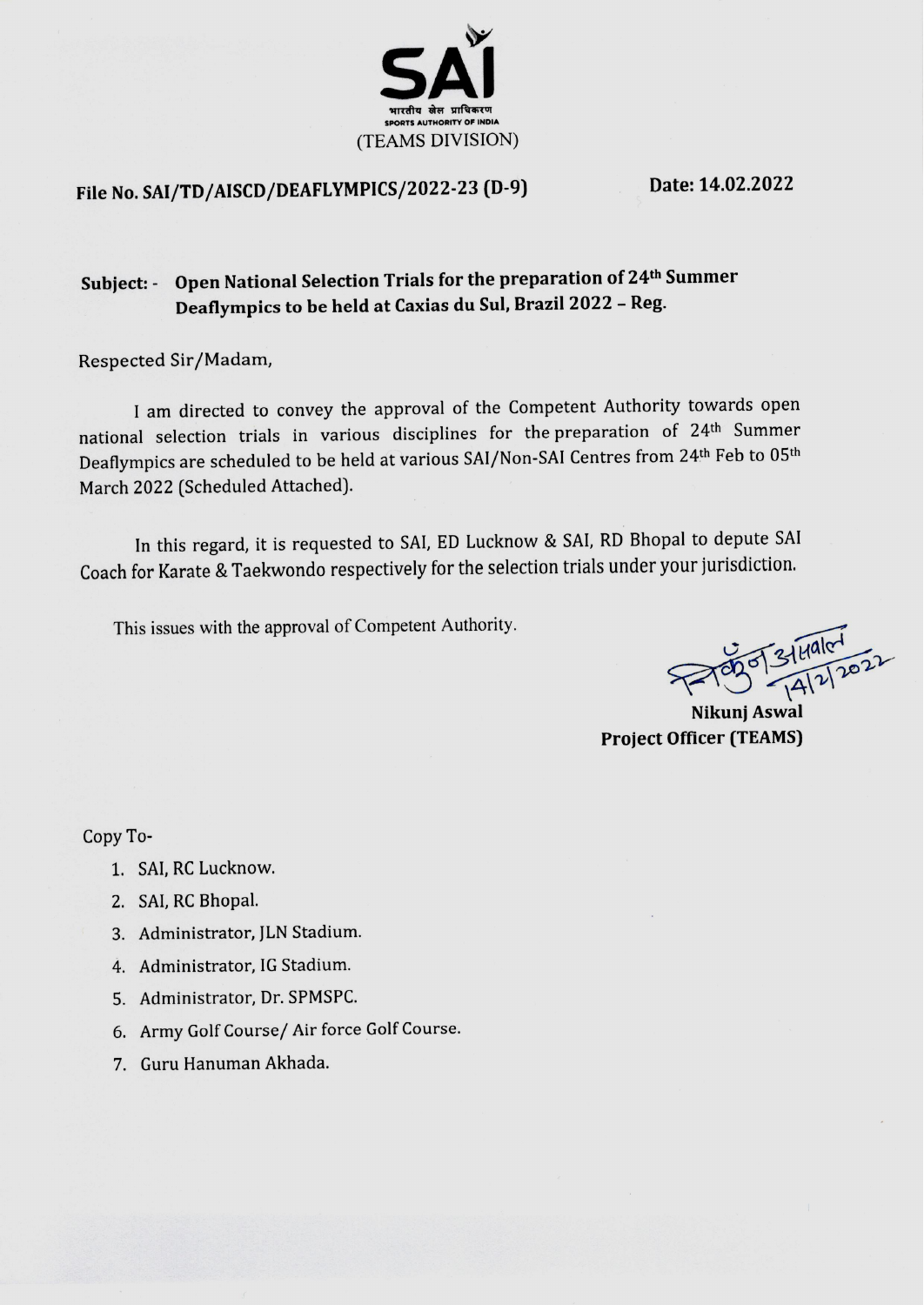Ref. No: AISCD/Deaflympics 2022 Date: 11-02-2022

#### **OFFICIAL ANNOUNCEMENT CIRCULAR**

Sub: - 24<sup>th</sup> Summer Deaflympics, Brazil 2022 - National Selection Trial - Regarding

This is to inform you all that the proposed 24th National Deaf Senior Sports Championship, Indore on February/March 2022 stands postponed indefinitely due to the continuing COVID-19 restrictions. AISCD has requested to SAI to give permission to conduct the Open National Selection Trial for Indian Team's participation to the 24<sup>th</sup> Summer Deaflympics, Brazil. Now the permission for the trial has been received from SAI.

The Venues and dates of 10 different disciplines of Sports & Games (List of events is enclosed) for the National Selection Trial are given below:

| #              | <b>DISCIPLINE</b>                                      | <b>VENUE</b>                                                         | <b>DATES</b>                           |
|----------------|--------------------------------------------------------|----------------------------------------------------------------------|----------------------------------------|
| 1              | Athletics -<br>Men & Women                             | <b>JLN Stadium, New Delhi</b>                                        | 27-02-2022 & 28-02-2022                |
| $\mathfrak{p}$ | Badminton-<br>Men & Women                              | JLN Stadium, New Delhi                                               | 26-02-2022, 27-02-2022 &<br>28-02-2022 |
| 3              | Golf-<br>Men & Women                                   | Army Golf Course Ground / Air Force<br>Golf Course Ground, New Delhi | 04-03-2022 & 05-03-2022                |
| 4              | $Judo -$<br>Men & Women                                | IG Stadium, New Delhi                                                | 26-02-2022 & 27-02-2022                |
| 5              | Karate $-$<br>Men & Women                              | Dhar, Madhya Pradesh                                                 | 22-02-2022                             |
| 6              | Swimming $-$<br>Men & Women                            | Dr. SPMSPC, New Delhi                                                | 26-02-2022 & 27-02-2022                |
| $\overline{7}$ | Table Tennis-<br>JLN Stadium, New Delhi<br>Men & Women |                                                                      | 24-02-2022 & 25-02-2022                |
| 8              | Taekwondo -<br><b>SAI Lucknow</b><br>Men & Women       |                                                                      | 26-02-2022                             |
| 9              | Tennis $-$<br>Men & Women                              | JLN Stadium, New Delhi                                               | 24-02-2022 & 25-02-2022                |
| 10             | Wrestling $-$<br>Guru Hanuman Akhara, Delhi<br>Men     |                                                                      | 28-02-2022                             |

This is an Open National Selection Trial and only eligible athletes are invited to take part in the trial. No sort of any allowance like Travel Expenses, Food & Accommodation, etc will be paid during the Trial. The Entry Fee of Rs. 1,000.00 (Rupees one thousand only) per athlete / player shall be paid to AISCD through Affiliated State Units under their jurisdiction and respected state units are responsible for their participation.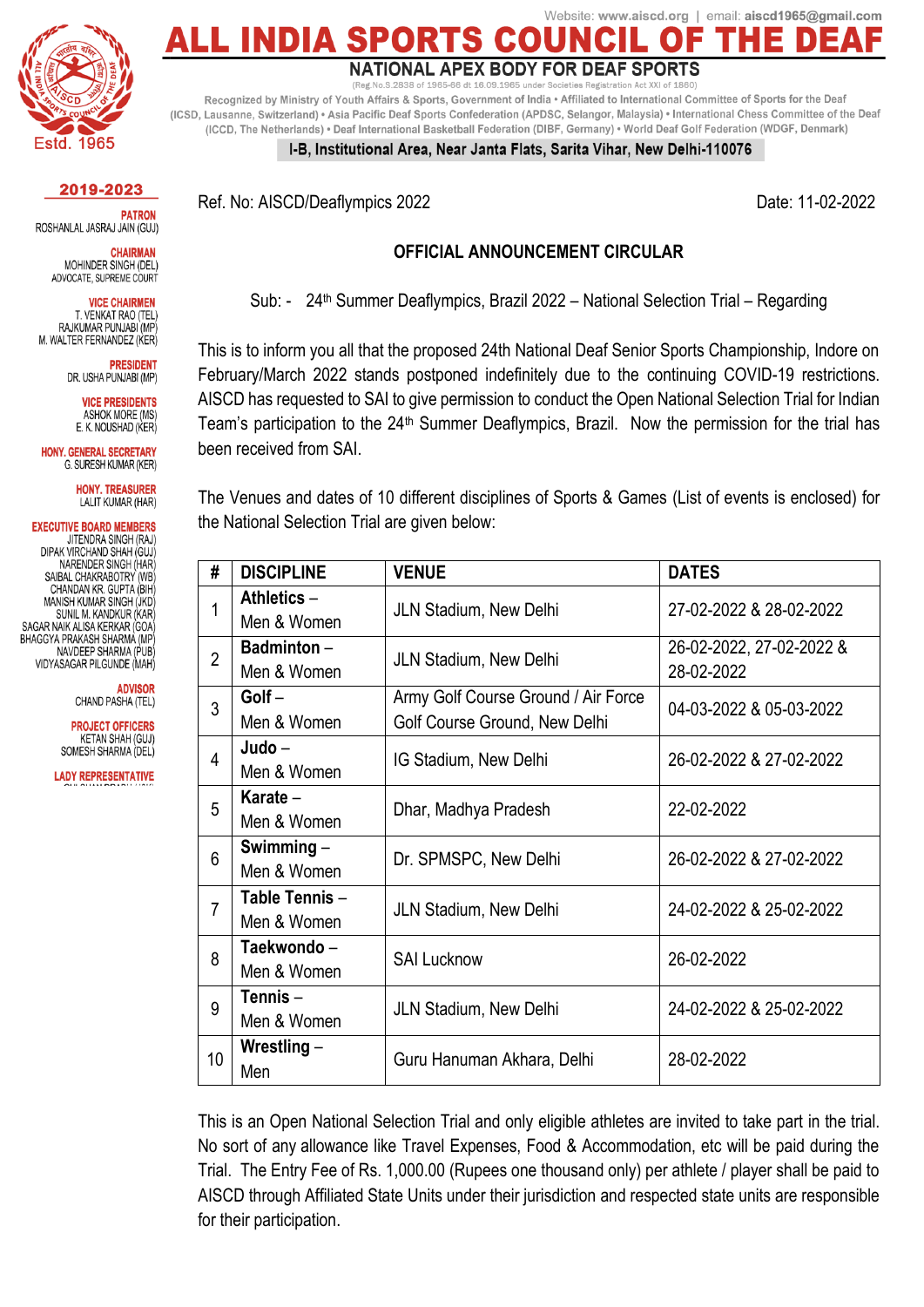As per the SAI Standard Operating Procedure (SOP) all the athletes, coaches and supports staff have to undergo mandatory RT-PCR Test for COVID-19 72 hours (seventy-two hours) before travelling to the centre and would be allowed to enter the centre only on production of COVID-19 Negative Certificate and Final COVID-19 Vaccination Certificate. Any person, who fails to produce these certificates, will not be allowed to enter the venues of Selection Trial.

Strictly no parents or personal coach should be allowed inside the Campus during the Selection Trial, failing which strict disciplinary action is liable to be taken against the concerned player.

Since one of the aims of the Deaflympics is the physical and mental well-being of deaf sports person, therefore AISCD is also keeping the same in concern, eligible athletes taking part in the Open Selection trial must be physically and mentally fit to compete.

All the Affiliated State Units are requested:

- 1. to take necessary steps to ensure wide publicity of the Open National Selection trial for the 24<sup>th</sup> Deaflympics 2022. The same is to be informed to the respective State Government as well as publicised through local print media/newspapers, etc. Copies of such correspondence / publicity to also be shared with AISCD.
- 2. to ensure that athletes listed in the Entry Form are physically and mentally well-being of deaf sports and fit to take part in the Selection trial.
- 3. to ensure that athletes listed in the Entry Form hold Valid Passport along with 7 numbers of PP Size Colour Photograph (Latest 80% Face with White Background).
- 4. to prepare the list in the Entry Form (attached) and send the same to AISCD before 20-02- 2022 and
- 5. to transfer the entry fee amount in total to AISCD by NEFT before 20-02-2022.

Late Entry Form & Fee will not be accepted.

This circular is not related to the discipline of "SHOOTING" as separate circular has been sent through SAI, NRAI and AISCD websites.

Looking forward to the pleasure of receiving your kind co-operation in the matter and thanking you.

For & On behalf of **ALL INDIA SPORTS COUNCIL OF THE DEAF**,

G. Suresh Kumar Hony. General Secretary



To

- 1. All AISCD Affiliated State Units
- 2. All AISCD OBs, EBMs & TDs
- 3. All State Governments
- 4. SAI for their Website
- 5. Media